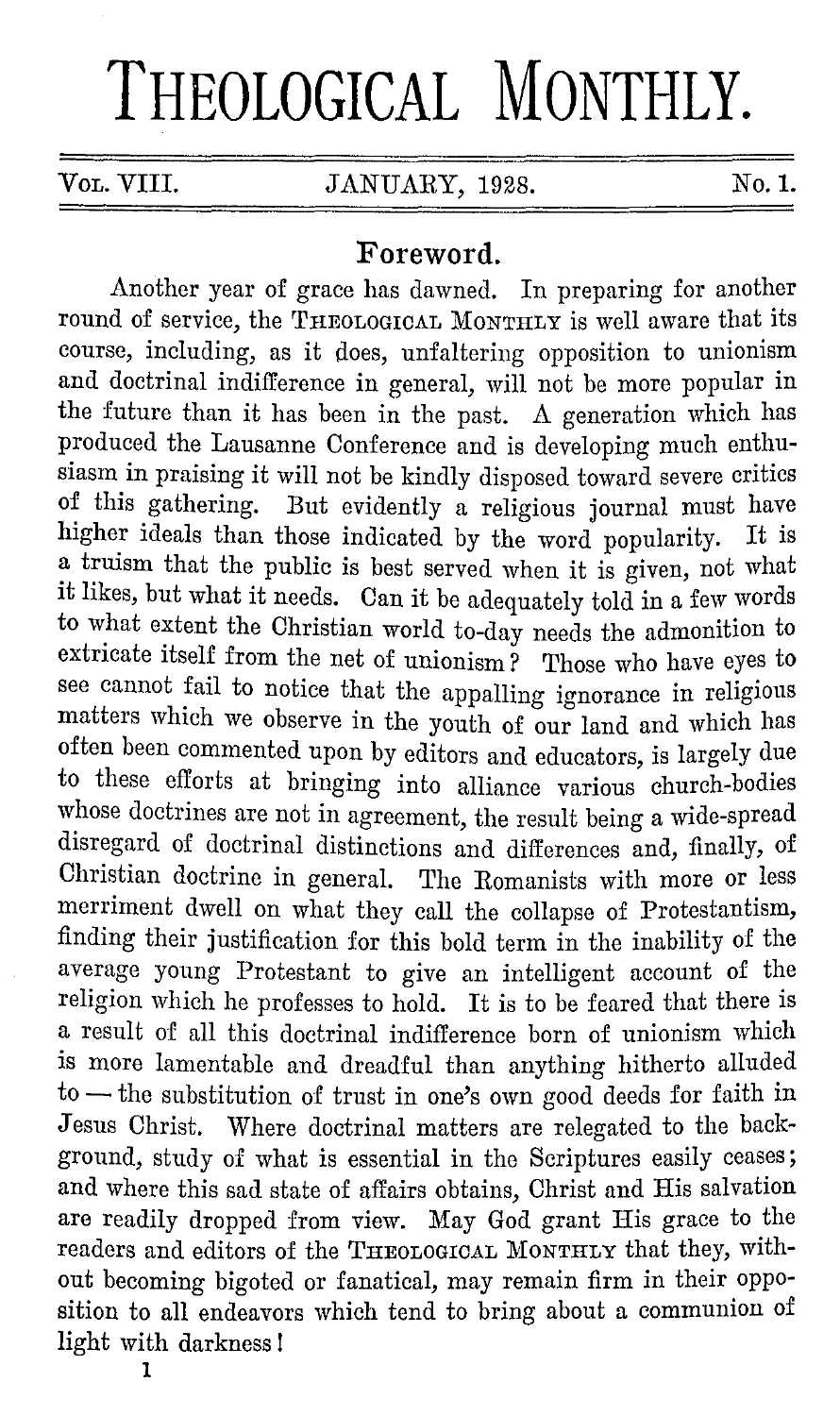## **BOOK REVIEW.**

Touring with God. Devotions for Christian Pilgrims. Selected and arranged by *Theo. Graebner*. 192 pages,  $4\frac{1}{4} \times 6\frac{1}{4}$ . \$1.75. (Concordia Publishing House, St. Louis, Mo.) This book is something entirely new. The compiler, Professor Graebner, says in his introductory remarks: "The modern tourist has many a *vade· mecum* suitable for pocket, grip, or hand-bag, which supplies guidance and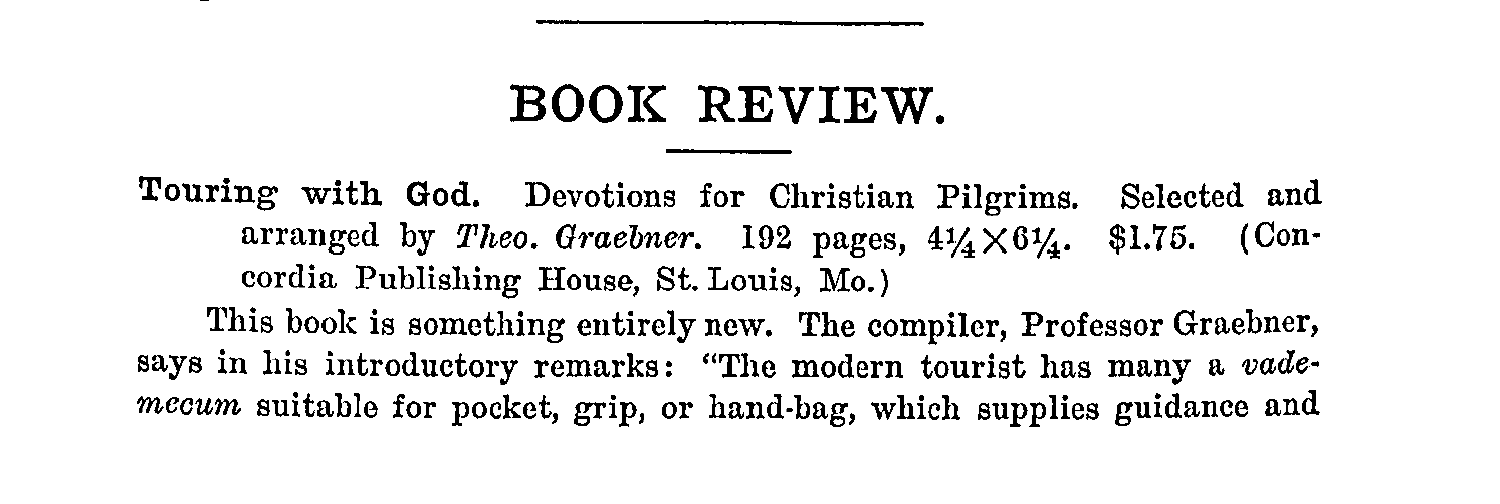direction both for motor tours and for trips by rail. The railroad folder and the hotel guide and, more recently, the Road Guide or Dlue Book for motorists arc deemed indispensable. Few of us fail to supply ourselves with these and similar aids for enjoyable, safe, and intelligent travel as we start on a tour.... But there has to my knowledge been little or no provision of an analogous kind for satisfying the needs of the spirit when we leave the home with its daily devotions and when we separate ourselves for a season from the sanctuary at which we are accustomed to worship on the Lord's Day. To many a Christian the motor trip, the railroad journey, the tour abroad, have meant a temporary severance of spiritual relations, which is apt, as the days of travel lengthen, to become almost complete. True, the Testament and Psalms have not been wanting in the equipment of those resolved to take God with them on a sightseeing or pleasure trip or on journeys for the restoration of the health, and if the present little manual is to be viewed as a substitute for that greatest of **all** companions and guides, God's Word, it were better it had never been written. But in supplying this help for those who desire to tour with God, I have given the major portion of it to extracts from that best of all books - selections from the Old and New Testaments, suitable for reading on various occasions during a tour, whether on land or sea, in good and evil days. A number of prayers and selected portions of sacred poetry have been added in order to give opportunity for utterance of those thoughts which the contemplation of nature, and the experiences of travel generally, stir up in the heart of a Christian." The book is neatly and durably bound and is put up in a cloth-board carton with a clasp. Thirty-two blank pages of strong paper are found in the rear of the book, on which may be added additional devotional matter or contemplations on the wonders of God found in nature or personal experiences which one has had on his tour. FRITZ,

Proceedings of the Thirty-Second Convention of the Iowa District of the Synod of Missouri, Ohio, and Other States, held at Charter Oak, Iowa, August 24-30, 1927. 25 cts., postpaid; in lots of ten or more, 20 cts. a copy, postpaid. Order from Concordia Publishing House, St. Louis, Mo., or from Rev. A.H. Semmann, Sec., 128 Vine St., Waterloo, Iowa.

Two excellent doctrinal papers are offered here, one German, the other English. Rev. F. Krentz, Sr., furnished the German paper on *Die IIeirnat im Licht,"* and Rev. N. P. Uhlig the English one on "The Christian's Home on Earth." MuncLER.

Fuel for the Fire. Choice illustrations covering a wide range of Dible truths. By  $C.$   $B.$   $Gohdes$ ,  $Litt$ ,  $D.$  Compiled and edited by  $J.$   $H.$ *Peters.* 341 pages; cloth; \$2.00. Order from Concordia Publishing House, St. Louis, Mo.

This is a most useful book, which, we are sure, pastors, speakers, and teachers in our midst will welcome. The title is somewhat misleading; it does not suggest the contents of the book. *Fuel for the Fire* consists of a large number of illustrations on subjects which occur again and again in sermons and devotional addresses, as also in the Christian instruction of the young, The book covers about three dozen subjects, such as Affliction,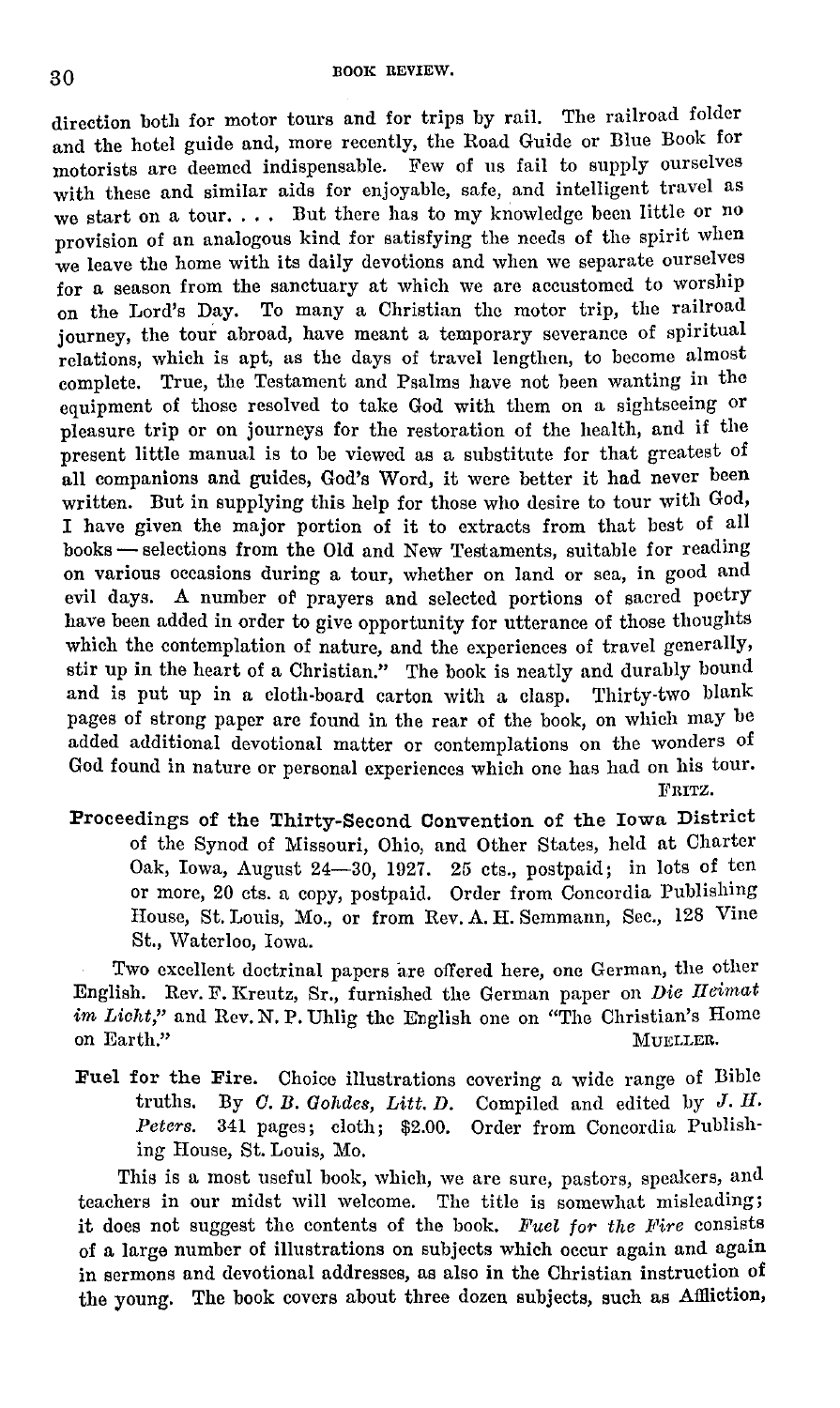Baptism, Conversion, Death, Faith, Love, Missions, Peace, Repentance, Resurrection, Sanctification, Sin, Sunday, etc. It contains striking illustrations for all festivals of the church-year and quotes a large number of men, usually learned and prominent, who have spoken favorably of the Christian religion. Not all illustrations have the same value; but we are certain that no pastor or speaker who purchases the book will be disappointed when looking for suitable material with which to illustrate the truths which he desires to inculcate. The name of Dr. Gohdes is well known in Lutheran circles; both as a writer and a speaker he ranks high among Lutheran divines. We heartily recommend this book to our fellow-<br>workers in the Lord's unorgard MUELLER. workers in the Lord's vineyard.

Penn's Lutheran Forerunners and Friends. By *Pastor John William Richards.* 342 pages. 75 cts. (The Lutheran Book Concern, Columbus.) Order from Concordia Publishing House, St. Louis, Mo.

This volume is a companion story to the author's previous book, *How Lutherans Helped Win Liberty.* It bears the explanatory title, "Two Hundred and Fifty Years Ago," which has reference to the probable celebration, in 1031, of the two hundred and fiftieth anniversary of the founding of the commonwealth of Pennsylvania, recommended by Chief Justice Moschzisker. The writer tells the true story of the beginnings of the Lutheran Church in this country in narrative form, using several fictitious characters, whose lives he portrays. While it is somewhat difficult to narrate historic events in this way, the reader will find it easier to coordinate and remember the historic facts. The author has done his work very well and presents to his readers a most interesting story, each fact of which is based upon thorough historical research. To help the reader in impressing on his memory the various persons and events, he has prefixed a detailed statement of Lutheran dates and chronology, which, so far as the reviewer knows, is not found in any other book. The technical execution is excellent, and we are surprised that the Lutheran Book Concern can furnish this fine book at 75 cts. a copy, retail. It is just the thing to present to your boy or girl for a Christmas-gift.

Providence, Prayer, and Power. Studies in the Philosophy, Psychology, and Dynamics of the Christian Religion. Dy *Wilbur Fisk Tillett.*  Cloth; 338 pages; \$3.00. (Cokesbury Press, Nashville, Tenn.)

Dr. W. F. Tillett, the author of this volume, is Dean Emeritus of the Theological Faculty and Professor of Christian Doctrine in Vanderbilt University, Nashville, Tenn. He is the author of quite a number of well· received books, and with respect to his doctrinal position he is a Fundamentalist. The volume before us is written in a reverent spirit and pur· poses to give the reader a comprehensive view of tho Christian doctrine of prayer. The subject is certainly an important one, especially since Modernism has practically eliminated prayer. Nevertheless, we cannot endorse this work unreservedly. It offers so many details that the student easily overlooks the essential points. But this is not its serious fault. While the writer pretends to stand on Scriptural ground, he does not at all times offer true Scriptural doctrine. The very subtitle, "Studies in the Philosophy, Psychology, and Dynamics of the Christian Religion," in·